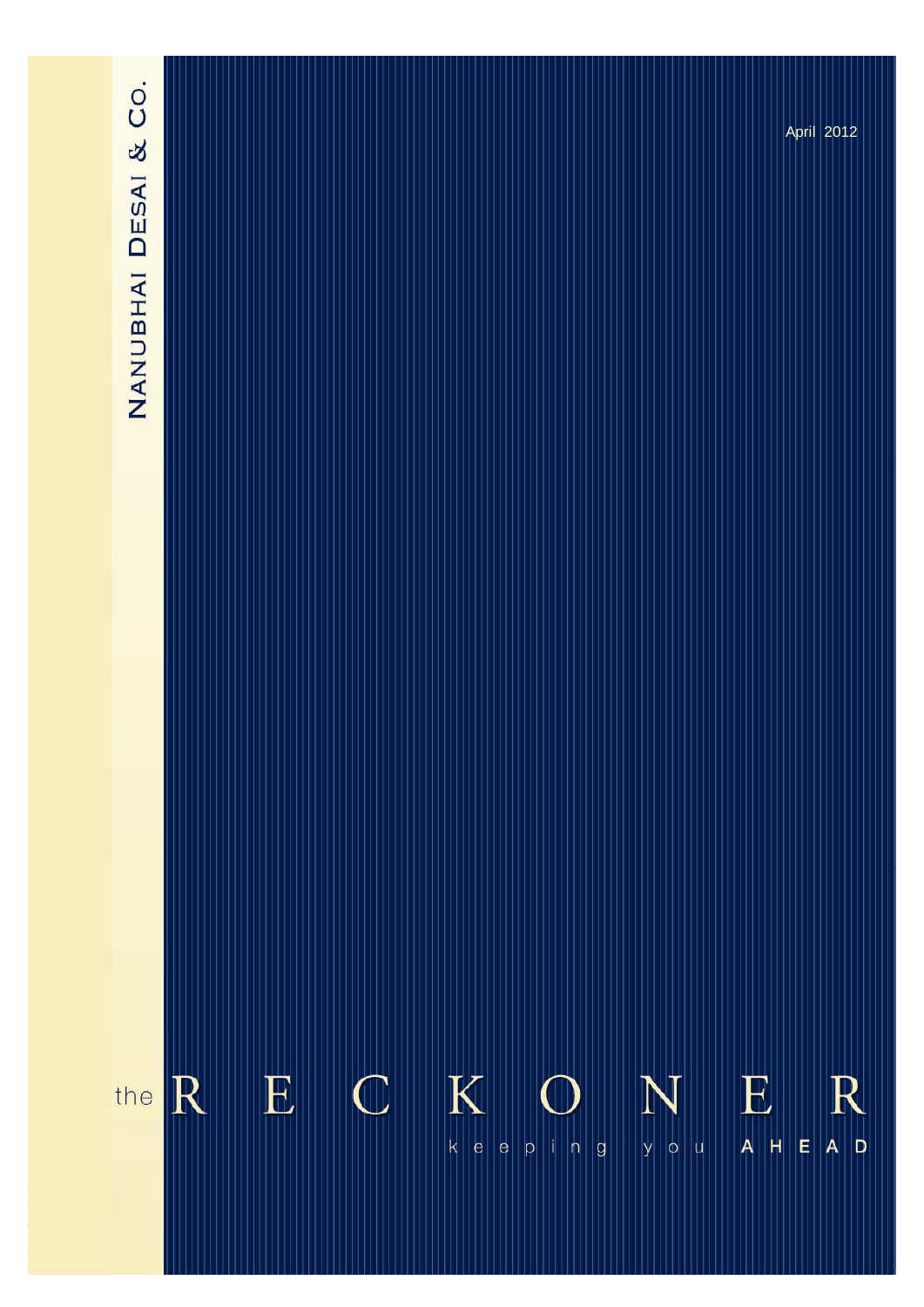**April 2012** 

# **Contents**

| <b>REGULATIONS GOVERNING INVESTMENTS16</b>                  |
|-------------------------------------------------------------|
|                                                             |
| <b>IMPORTANT RECENT DEVELOPMENTS IN INBOUND INVESTMENTS</b> |
|                                                             |
|                                                             |
| <b>DISCLAIMER AND STATUTORY NOTICE 21</b>                   |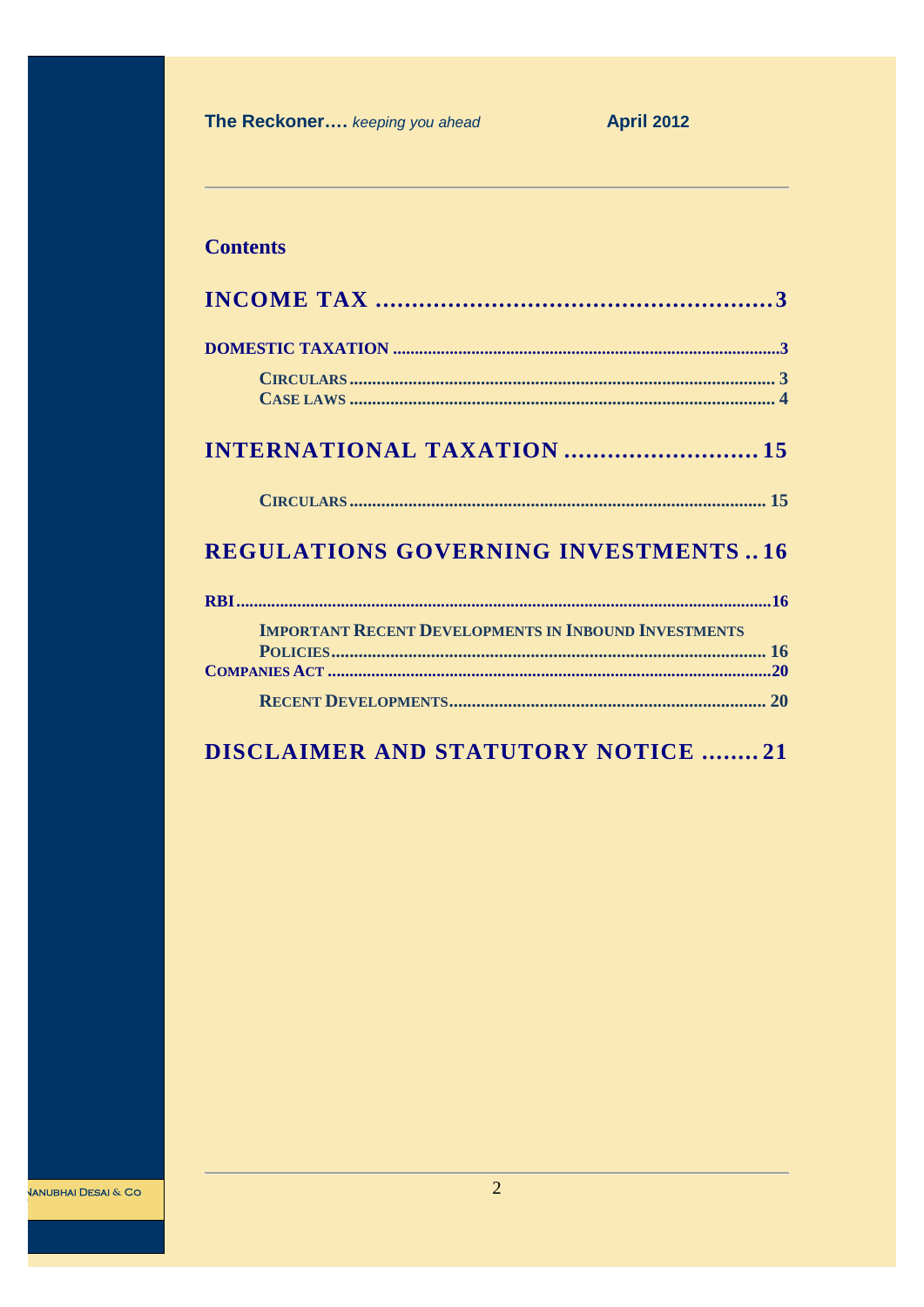# **INCOME TAX**

# **DOMESTIC TAXATION**

# *Circulars*

**Clarification on issuance of TDS Certificates in Form No. 16A downloaded from TIN website**

With a view to further strengthen the administration of the issue of TDS and for proper administration of the Act, the CBDT, in exercise of powers under section 119 of the Act, decided the following:-

Issue of TDS Certificate in Form No. 16A

• For deduction of tax at source made on or after 01.04.2012: All deductors (including government deductors who deposit TDS in the Central Government Account through book entry) shall Issue TDS certificate in Form No. 16A generated through TIN central system and which is downloaded from the TIN website with a unique TDS certificate number in respect of all sums deducted on or after the 1st day of April, 2012 under any of the provisions of Chapter-XVII-B other than section 192.

In other words, the issuance of duly verified TDS certificate in Form No. 16A, by the deductor of any category shall henceforth be only through TIN Central System. The deductor shall therefore, download such certificate from the TIN Central System, verify the correctness of the contents mentioned therein and authenticate the correctness of the contents before issue of the said certificate.

• For deduction of tax at source made between 01.04.2011 to 31.03.2012: The stipulation prescribed in para 4.1 of the Circular No. 3/2011 dated 13.05.2011 shall continue to apply.

Authentication of TDS Certificate in Form No. 16A

• The deductor, issuing the TDS certificate in Form No.16A by downloading from the TIN website shall authenticate such TDS certificate by either using digital signature or manual signature.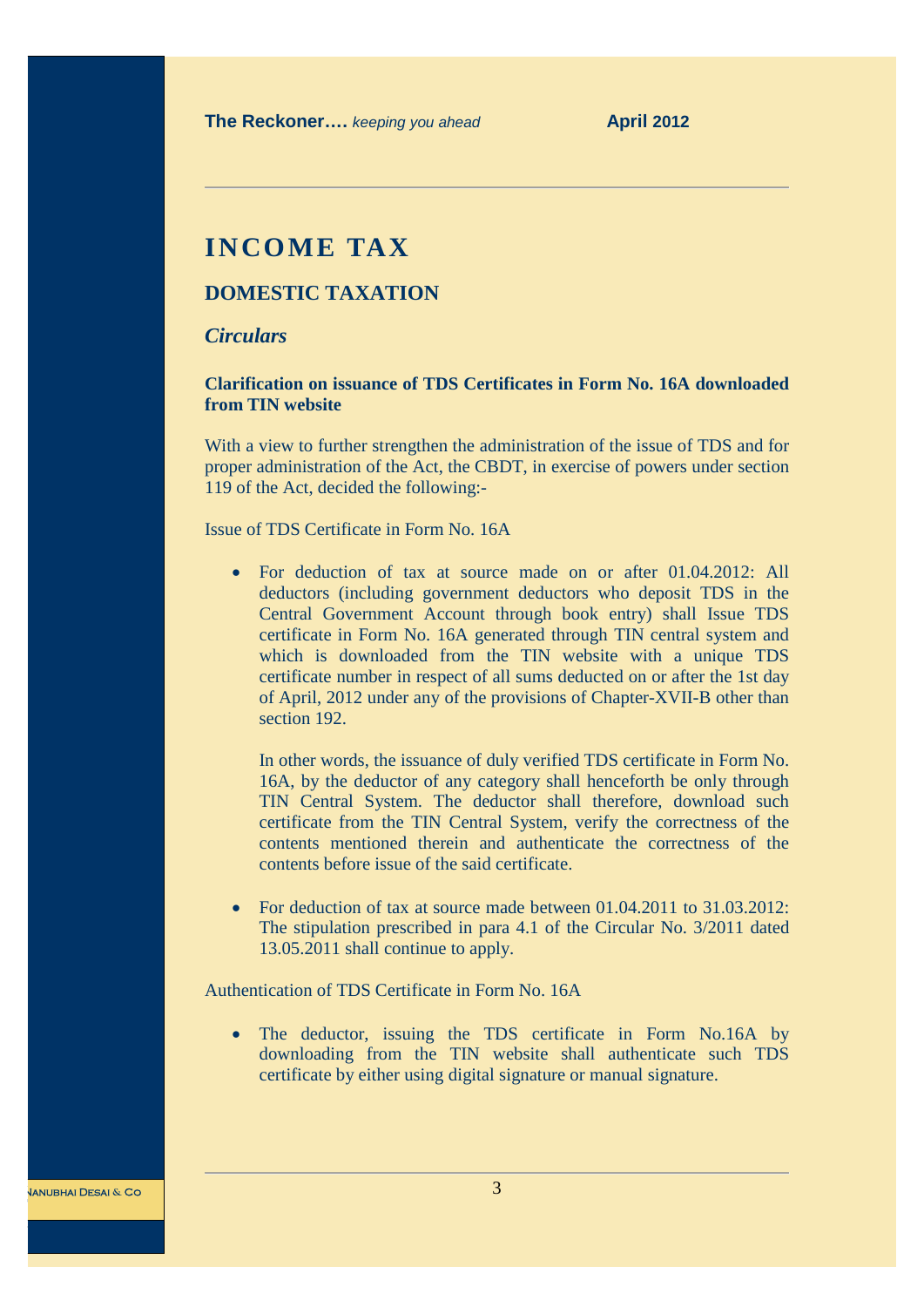• Where the deduction has been done between 1st April, 2011 and 31st March, 2012 and the deductor being other than a company/bank or banking Institution/a cooperative society engaged in carrying the business of banking and who do not issue the TDS Certificate in Form No.16A by downloading from the TIN website shall authenticate such TDS certificate in Form No.16A by manual signature only.

# **New 49A Form for PAN Application, Changes in PAN Data w.e.f. 8th April 2012**

Income Tax Department has released a new form for Fresh PAN Card Application and /or Changes or correction in existing PAN Data. The new form is simple then earlier form 49A and easy to fill. The form also has column to fill AADHAAR number for the applicants who already own UID.

With effect from April 8, 2012, PAN applications are required to be furnished in the new form. Indian citizens will have to submit their 'Application for allotment of new PAN' in revised Form 49A only.

# *Case laws*

#### **Catholic Syrian Bank Ltd vs. CIT (SC)**

# **SECTION 36(1)(vii)/36(1)(viia) BAD DEBTS: BANKS ARE ENTITLED TO BOTH DEDUCTIONS**

In the case of Catholic Syrian Bank Ltd vs. CIT, the Supreme Court on the issue whether a bank was eligible to claim a deduction for bad debts u/s  $36(1)$ (vii) in respect of its (rural & urban) advances and also claim a provision for bad and doubtful debts u/s 36(1)(viia) in respect of its rural advances in view of the Proviso to Section  $36(1)(\n \n *with the second term*)$  which provides that only the excess over the credit balance in the provision for bad and doubtful debts account made u/s 36(1)(viia) can be claimed, it held as under:

# **Per Court:**

• The clear legislative intent of s.  $36(1)(\n{\text{vii}})$  &  $36(1)(\n{\text{vii}})$  together with the circulars issued by the CBDT demonstrate that the deduction on account of provision for bad and doubtful debts u/s  $36(1)$ (viia) is distinct and independent of s.  $36(1)$ (vii) relating to allowance of bad debts. The legislative intent was to encourage rural advances and the making of provisions for bad debts in relation to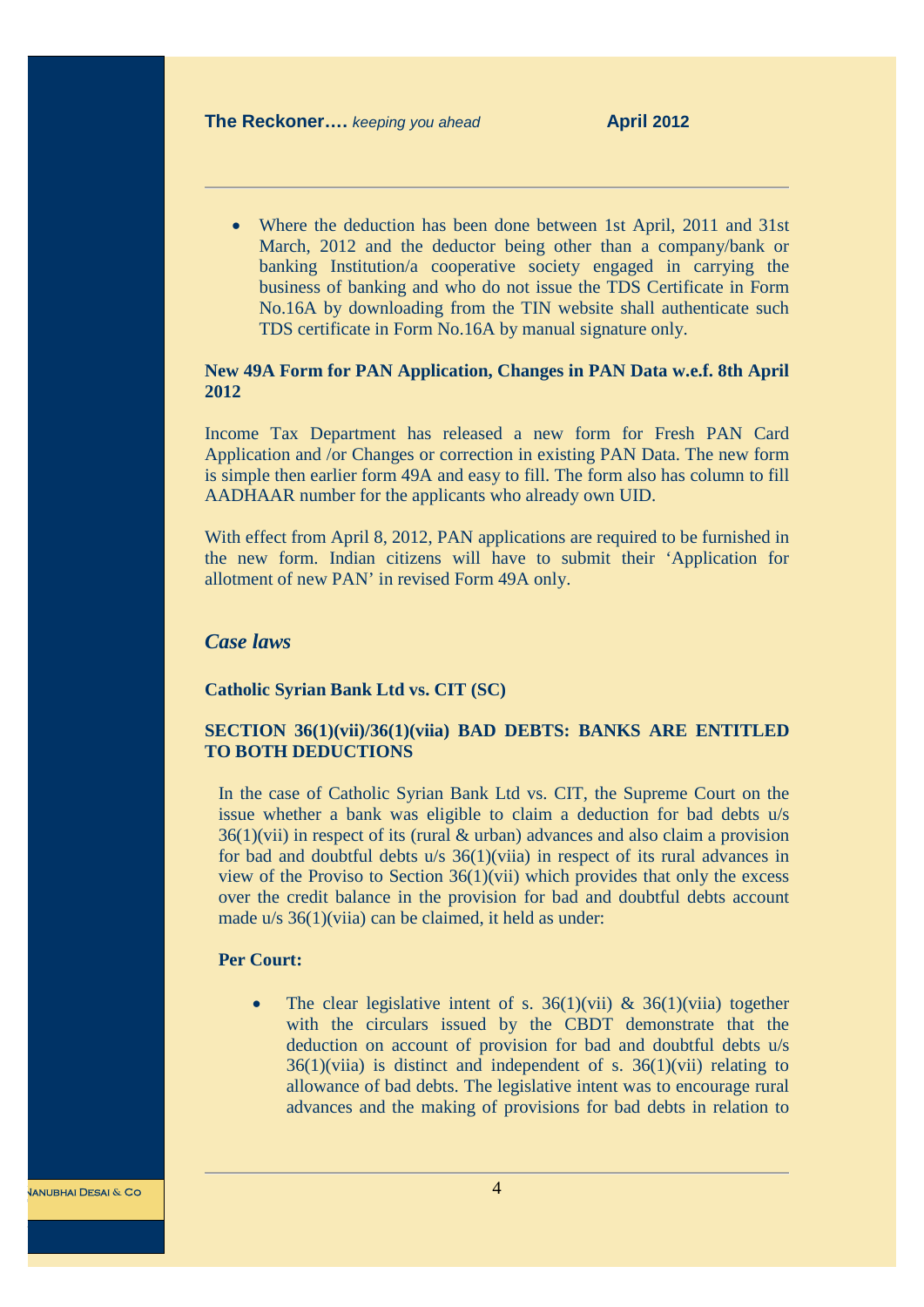such rural branches. The functioning of such banks is such that the rural branches were practically treated as a distinct business, though ultimately these advances would form part of the books of accounts of the head office.

- An interpretation which serves the legislative object and intent is to be preferred rather than one which subverts the same. The deduction  $u/s$  36(1)(vii) cannot be negated by reading into it the limitations of s. 36(1)(viia) as it would frustrate the object of granting such deductions. The Revenue's argument that this would lead to double deduction is not correct in view of the Proviso to s.  $36(1)(\n{\rm vii})$  which provides that in respect of rural advances, the deduction on account of the actual write off of bad debts would be limited to excess of the amount written off over the amount of the provision which had already been allowed u/s 36(1) (viia) (Southern Technologies (320 ITR 577 (SC)) &Vijaya Bank (323 ITR 166 (SC)) referred)
- U/s 119, the CBDT is entitled to issue Circulars to explain or tone down the rigours of law and to ensure fair enforcement of its provisions. These circulars have the force of law and are binding on the income tax authorities, though they cannot be enforced adversely against the assessee. Normally, these circulars cannot be ignored. A circular may not override or detract from the provisions of the Act but it can seek to mitigate the rigour of a particular provision for the benefit of the assessee in certain specified circumstances. So long as the circular is in force, it aids the uniform and proper administration and application of the provisions of the Act (UCO Bank vs. CIT (237 ITR 889 (SC)) followed)

#### **Per S. H. KAPADIA, CJI (concurring):**

• S.  $36(1)(\text{vii})$  &  $36(1)(\text{viii})$  are distinct and independent items of deduction and operate in their respective fields. S. 36(1)(vii) allows a deduction for bad debts in respect of urban and rural debts. However, by virtue of the Proviso to s.  $36(1)(\n{\text{vii}})$ , the deduction in respect of rural debts is limited to the extent of difference between the debt or part thereof written off in the previous year and the credit balance in the provision for bad and doubtful debts account made under s. 36(1) (viia). The proviso prevents benefit of double deduction with reference to rural loans. This is in consonance with the CBDT's interpretation in the Circulars.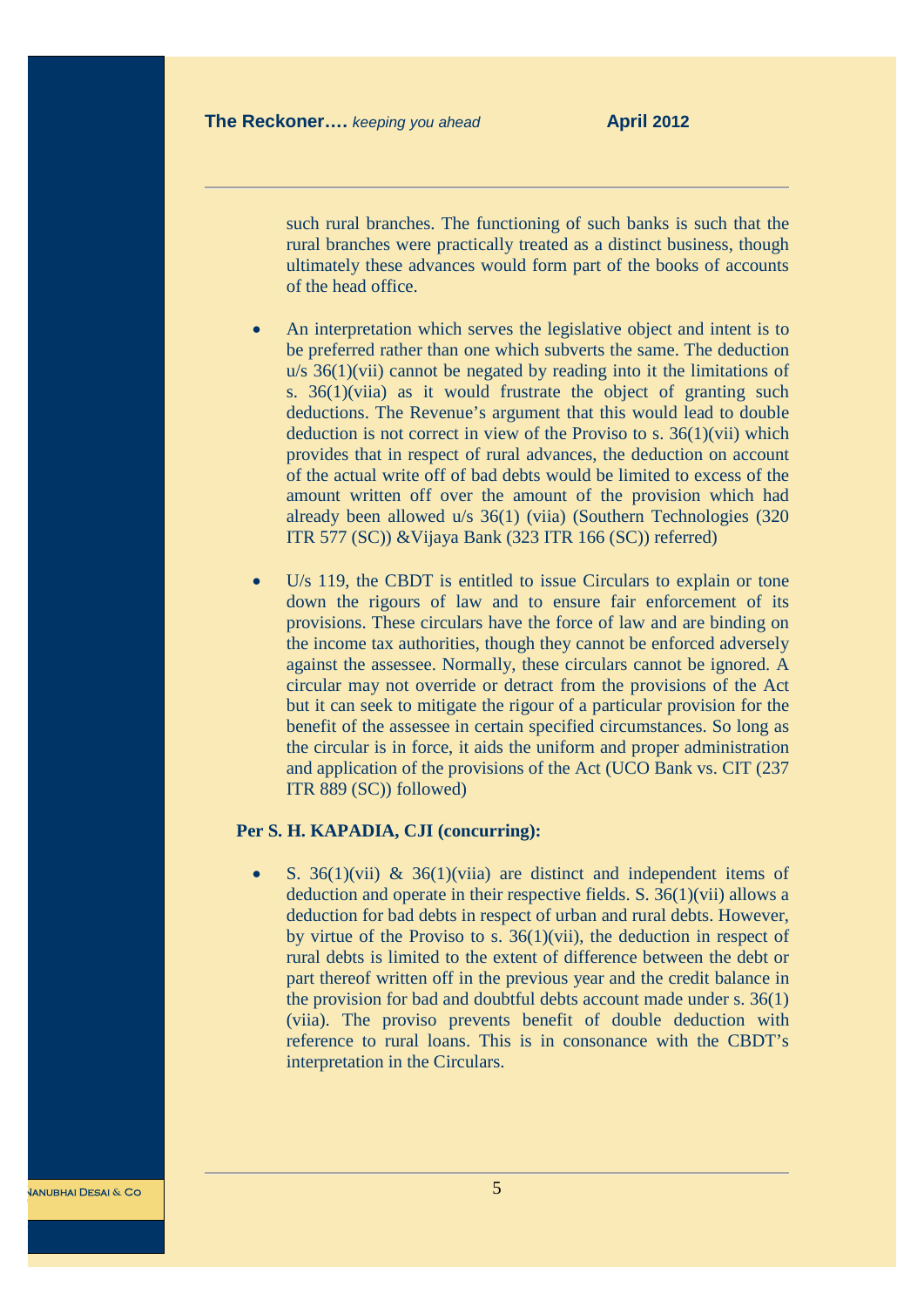#### **CIT vs. Vandana Properties (Bombay High Court)**

# **SECTION 80-IB(10): MUTIPLE HOUSING PROJECT ON 1 ACRE LAND ARE ELIGIBLE FOR DEDUCTION**

In case of CIT vs. Vandana Properties, Bombay High Court held as follows:

- · Construction of even one building with several residential units of the size not exceeding 1000 square feet would constitute a 'housing project' u/s 80IB (10);
- The additional building is an independent housing project and not an extension of the housing project already existing on the plot because when the earlier plans were approved; additional building was not even contemplated and came into existence much later. The fact that the approval was granted on the same terms as that granted to the other buildings does not make it an "extension;
- S. 80IB (10)(b) specifies the size of the plot of land but not the size of the housing project. While the plot must have a minimum area of one acre, it need not be a vacant plot. The object of s. 80IB (10) is to boost the stock of houses. There can be multiple housing projects on a plot of land having minimum area of one acre;
- · On facts, as there was no merger of flats and no application was made to the local authority seeking merger of two flats, there was no violation.

#### **Killick Nixon Ltd. vs. DCIT (Bombay High Court)**

#### **TRANSACTION WITHIN FOUR CORNERS OF LAW CAN BE TREATED AS "SHAM" & "COLOURABLE DEVICE" BY LOOKING AT "HUMAN PROBABILITIES"**

In the case of Killick Nixon Ltd. vs. DCIT, the assessee borrowed from the G. K. Rathi group and used that to buy shares @ Rs. 150 per share in three 100% subsidiary companies though the fair value of the shares was Rs. 24. The amount received by the said subsidiary companies was transferred back to another company of the G.K. Rathi group. Thereafter, the said shares were sold for Rs. 5 each and a short-term capital loss was claimed and this was set-off against other long-term capital gains. The Bombay High court affirmed that on the facts the purchase and sale of shares was found to be a sham, the loss cannot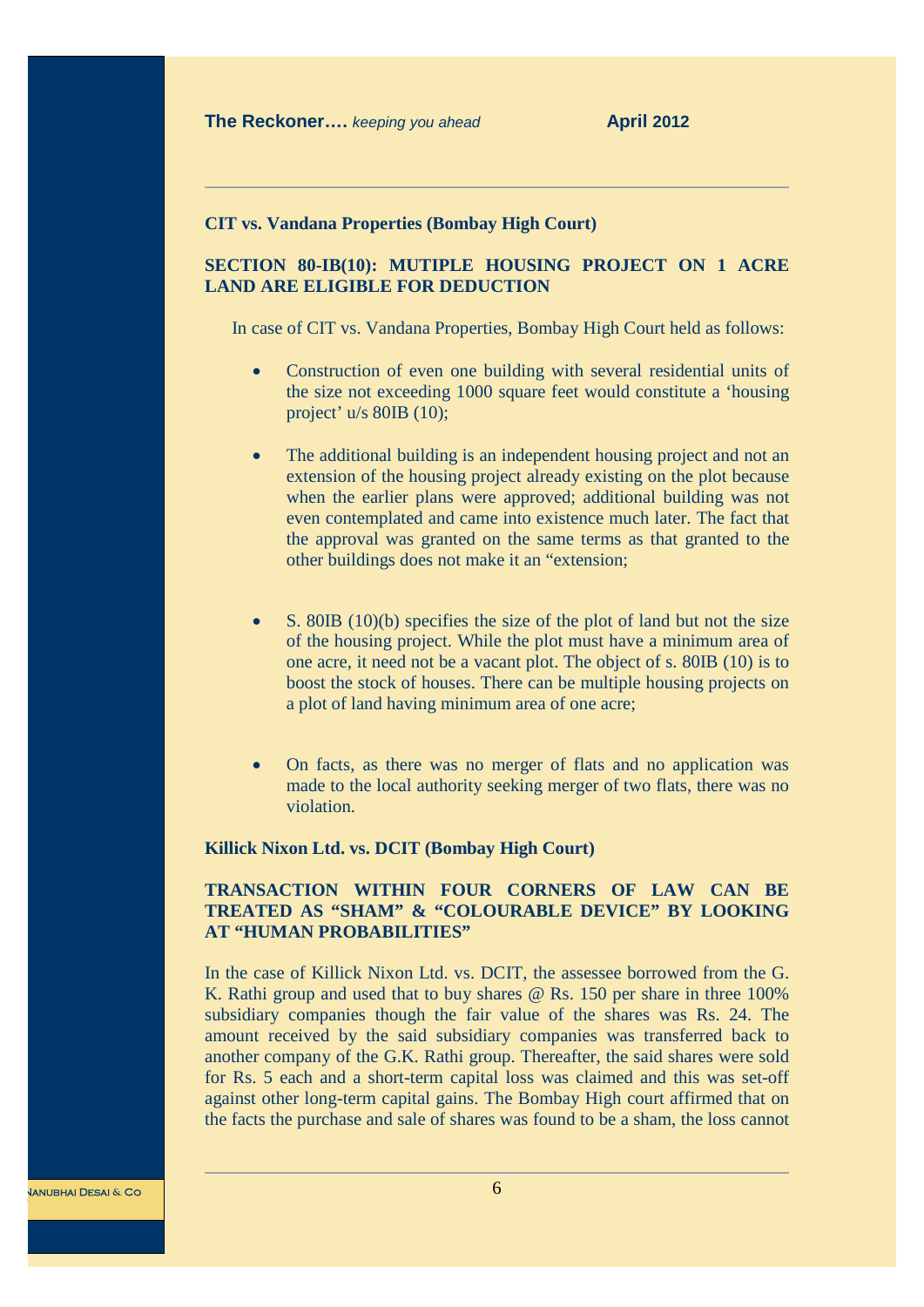be allowed. It observed that whenever there are reasons to believe that the apparent is not real; then the taxing authorities are entitled to look into surrounding circumstances to find out the reality and apply the test of human probabilities.

The judgement of the Supreme Court in Vodafone International vs. UOI makes it clear that a colourable device cannot be a part of tax planning. Where a transaction is sham and not genuine, it cannot be considered to be a part of tax planning or legitimate avoidance of tax liability. It was clarified that there is no conflict between McDowell (154 ITR 148 (SC)), Azadi Bachao Andolan (263 ITR 706 (SC)) & Mathuram Agarwal.

#### **Areva T&D India Limited vs. Dy. CIT (Delhi High Court)**

# **SECTION 32(1)(ii) – DEPRECIATION ALLOWABLE ON BUSINESS CLAIMS; BUSINESS INFORMATION; BUSINESS RECORDS, BEING "INTANGIBLE ASSETS"**

In case of Areva T&D India Limited vs. Dy. CIT, the assessee acquired a going concern business for a lump sum consideration of Rs. 44.7 Crores. The net tangible assets were valued at Rs.28.11 crores and the balance Rs. 16.58 crores was allocated by the transferee towards acquisition of bundle of "business and commercial rights" being business information; business records; contracts; employees etc, compendiously termed as "goodwill" and claimed depreciation  $u/s$  32(1)(ii).

Delhi High Court observed that "The fact that after the specified intangible assets [in Sec 32(1)(ii)] the words 'business or commercial rights of similar nature' have been additionally used, clearly demonstrates that the Legislature did not intend to provide for depreciation only in respect of specified intangible assets but also to other categories of intangible assets, which were neither feasible nor possible to exhaustively enumerate."

HC relied upon SC ruling in Techno Shares and Stocks Ltd v. CIT (327 ITR 323). SC had held that intangible assets owned by the assessee and used for the business purpose, which enables the assessee to access the market and has an economic and money value, is a "license" or "akin to a license", which is one of the items eligible for depreciation  $u/s$  32(1)(ii) of the Act. HC observed that "The aforesaid intangible assets are, therefore, comparable to a license to carry out the existing transmission and distribution business of the transferor. In the absence of the aforesaid intangible assets, the assessee would have had to commence business from scratch and go through the gestation period whereas by acquiring the aforesaid business rights along with the tangible assets, the assessee got an up and running business."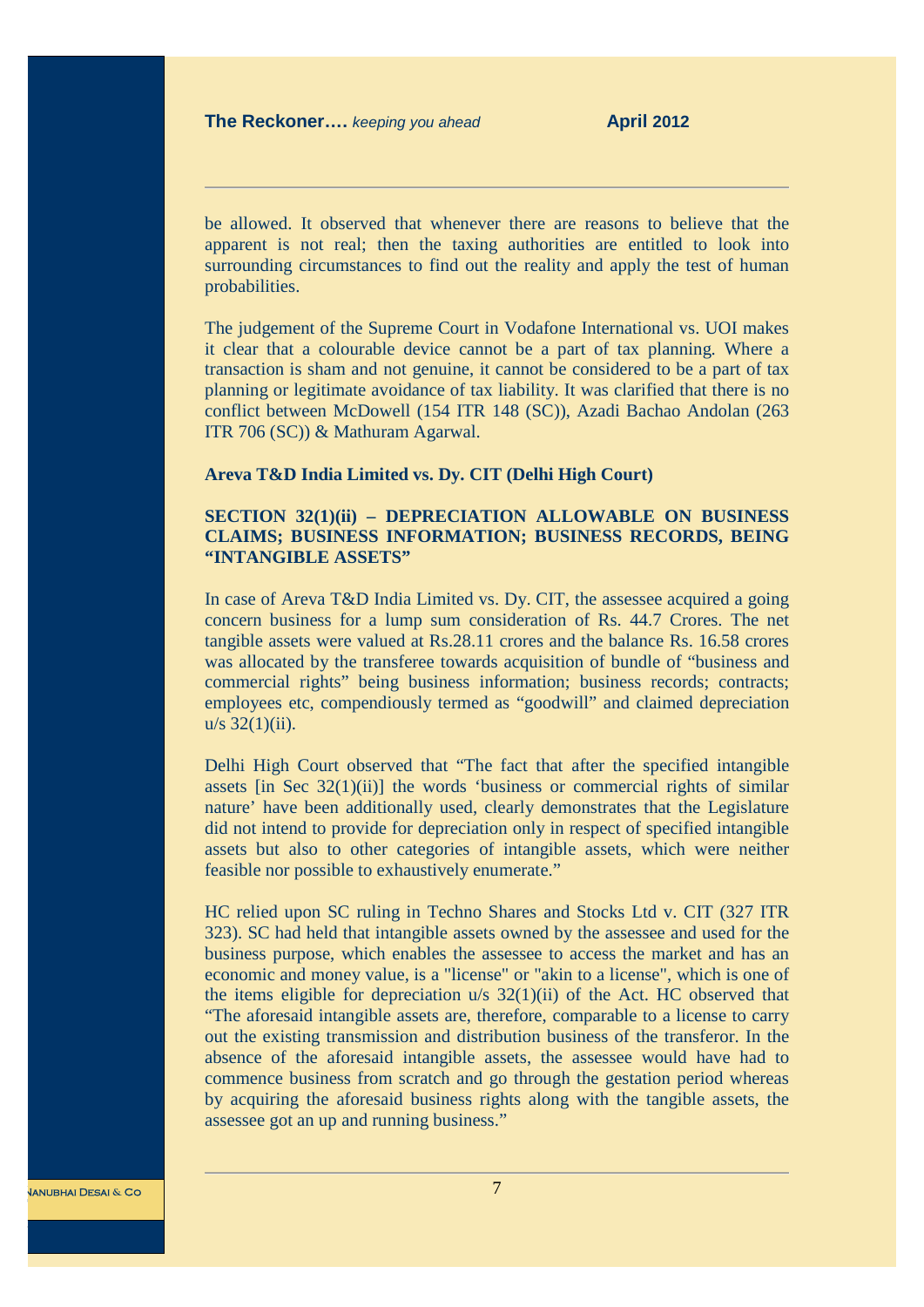HC thus ruled that specified intangible assets acquired under slump sale agreement, were in the nature of "business or commercial rights of similar nature" specified in Sec 32(1)(ii) of the Act and eligible for depreciation.

#### **CIT vs. M/s Virgin Creations (Calcutta High Court)**

# **SECTION 40(a)(ia): TDS AMENDMENT TO GIVE EXTENDED TIME FOR PAYMENT IS RETROSPECTIVE**

In the case of CIT vs. M/s Virgin Creations, the assessee deposited TDS after the end of the financial year but before the due date of filing of the return of income. The Calcutta High Court on the issue whether the amendment to s. 40(a)(ia) by the Finance Act 2010 w.e.f. 1.4.2010 to provide that the TDS has to be paid on or before the due date for filing the ROI was prospective or retrospective, dismissed the department's appeal in view of the authoritative pronouncement of the Supreme Court in case of Allied Motors (224 ITR 677) & Alom Extrusions (319 ITR 306), in which the Supreme Court held that the amendments to the aforesaid provision (s. 43B) have retrospective application. Further, the Supreme Court in R.B. Jodha Mal Kuthiala (82 ITR 57), held that a provision which was inserted the remedy to make a provision workable requires to be treated with retrospective operation so that reasonable deduction can be given to the section as well.

#### **Basu Distributor Pvt Ltd vs. ACIT (Delhi High Court)**

# **SECTION 40A(3): FINANCIAL CRISES MAY BE "EXCEPTIONAL OR UNAVOIDABLE CIRCUMSTANCE" FOR CASH PAYMENT**

In case of Basu Distributor Pvt Ltd vs. ACIT, the assessee made payments exceeding Rs. 10,000 in cash and claimed that a disallowance u/s 40A(3) read with Rule 6DD(j) & Circular No.220 dated 31.05.1997 could not be made as a payment by cheque etc was not possible due to "exceptional or unavoidable circumstances". The Delhi High Court observed as under:

- · S. 40A (3) & Rule 6 DD (j) have been incorporated in the Act to check the incurring of bogus and fictitious expenses to non existing parties. In the present case, there is no dispute on the identity of the payee and genuineness of the transaction but the assessee had to establish the "exceptional or unavoidable circumstances" due to which the payment was made in cash.
- The assessee was not doing well in its business and was facing liquidity and financial crunch. The assessee's explanation that payments were made in cash as preparation of a bank draft or issue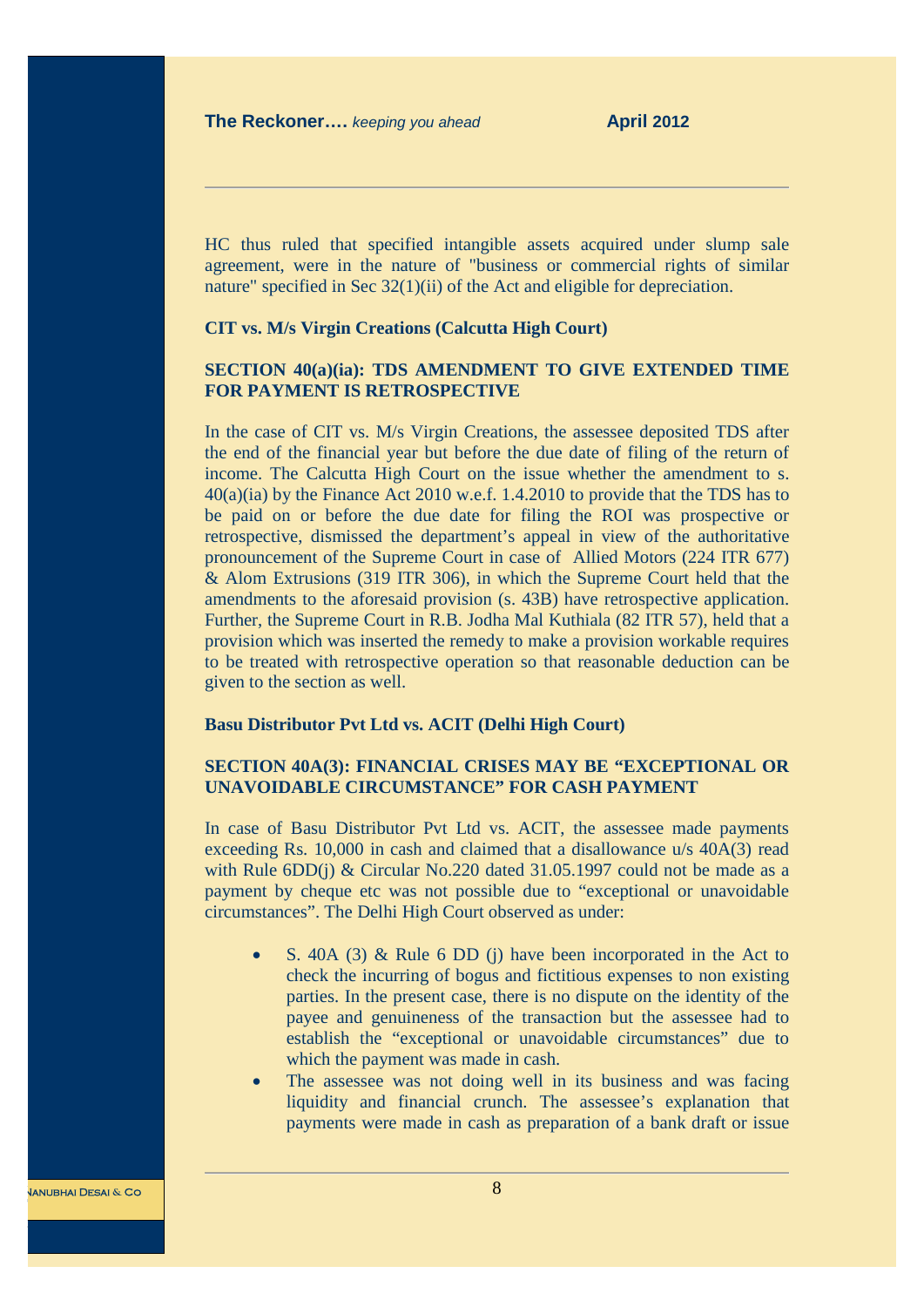of cheque would have resulted in a missed opportunity or failure of a good business deal with third parties is acceptable as there were earlier cases of bounced cheques and when a party is facing liquidity problem, it can get difficult as third parties are reluctant to accept cheques and insist on cash payments.

Arranging funds is also a problem and not easy. Also, the cash was obtained from a known party and the AO had not made any addition on that score. Accordingly, disallowance u/s 40A(3) was not justified.

#### **RST, In Re (AAR)**

## **NO EXEMPTION U/S 47(iv) ON CAPITAL GAINS FROM SHARE BUY-BACK**

In case of RST, In Re, the Authority for Advance Ruling (AAR), deciding on the taxability of share buy-back by the India subsidiary of the foreign parent company, observed that shares held by nominees cannot be considered as shared held by foreign parent. Section 47 of the Act is an exemption provision. It exempts certain transfers from within the purview of section 45 of the Act. Being an exemption section, it has to be strictly construed. Further, the words "nothing contained in Sec 45 shall apply to the following transfers" contained in Section 47 would mean two things. One, it does not override Sec 46A and two, by virtue of Sec 47, a transfer is not deemed to be not a transfer. The words of Sec 46A are plain and clear. It is only subjected to Sec 48 of the Act.

It was held that Section 46A of the Act would be applicable in the case of a buyback of shares and Section 46A is not subjected to Section 47 which at best only overrides Section 45. Therefore, in the case of a buyback of shares, section 46A of the Act will be attracted and resort to Section 45 is not warranted.

#### **Dy. CIT vs. Summit Securities Limited (ITAT Mumbai)**

# **SECTION 50B: NEGATIVE NET WORTH TO BE ADDED FOR THE PURPOSES OF COMPUTING CAPITAL GAINS ON SLUMP SALE OF BUSINESS**

In case of Dy. CIT vs. Summit Securities Limited, there was slump sale of the undertaking having negative net worth. For the purpose of capital gains u/s 50B, the assessee considered net worth as nil and the entire sales consideration for the undertaking was offered to tax as long term capital gains. The Special Bench Mumbai ITAT held that in the case of a slump sale, one lump sum value of the undertaking is arrived at, derived by adding all assets and reducing all the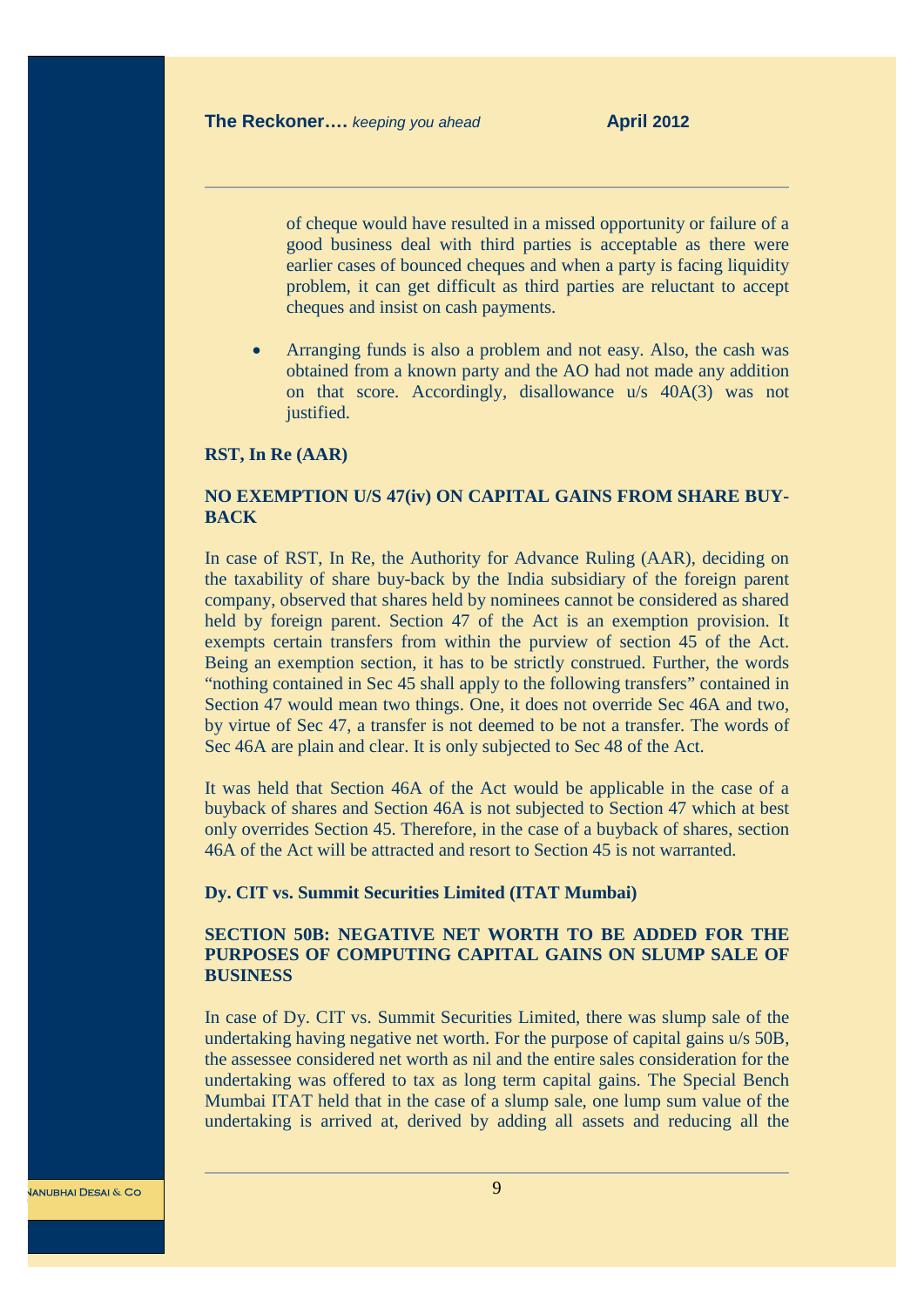liabilities. This is the "full value of the consideration". If one adds the liabilities to this value, one is arriving at the consideration for the "assets" but not the consideration for the "undertaking". Also, once the sale consideration has been approved by the High Court, the "full value of the consideration" has to be restricted only to the actual amount received or accruing to the assessee.

The Special Bench held that to contend that the cost or net worth can never be in negative, is too wide a proposition to be accepted in case of the capital asset in the nature of Undertaking. The Special Bench further held that if the book value of all the liabilities is more than the book value/written down value of all the assets, it is quite natural that the capital gain on the transfer of undertaking will be more than the full value of consideration because of the reason that the value of liabilities undertaken by the transferee stands embedded in and has the effect of reducing the full value of consideration.

The Special Bench concluded that though, in ordinary parlance, the terms "cost" & "net worth" may not have a negative value, in the context of s. 50B, if the liabilities exceed the assets, there would be a negative net worth. The said negative net worth has to be "deducted from" (i.e. "added to") the full value of consideration. Consequently, the chargeable capital gain is Rs. 300 crores (Rs. 143 crores + Rs. 157 crores) (*Zuari Industries 105 ITD 569 (Mum) & Paper Base Co 19 SOT 163 (Del) reversed*)

#### **IndusInd Bank Limited vs. ACIT (ITAT Mumbai)**

# **LESSOR NOT ENTITLED TO DEPRECIATION IN CASE OF A 'FINANCE LEASE'**

In case of IndusInd Bank Limited vs. ACIT, Mumbai ITAT Special Bench observed that the distinction between a "Finance lease" and an "operating lease" is set out in the Guidance Note on Accounting for Leases and Accounting Standard (AS) 19. It is also set out in the judgement of the Supreme Court in Asea Brown Boveri vs. IFCI [154 Taxman 512 (SC)] & Association of Leasing & Financial Services Companies v. UOI [2010-(SC2)-GJX-0838-SC]. In the finance lease, the lessee uses the asset for its entire economic life & all risks and rewards incidental to ownership are transferred to the lessee. It is for a fixed period & non-cancellable and in substance, it is a loan from the lessor to the lessee. Whereas, in an operating lease, the lessor bears the risk of loss, the period is cancellable and lease rentals are not synchronized with the economic life of the asset.

It was held that, having regard to the nature of a 'finance lease' in which the lessor is merely a 'de jure' owner of the asset with only a symbolic right of ownership and the lessee being 'de facto' owner of the asset entitled to all risks and rewards of ownership of the asset, the lessor is not entitled to depreciation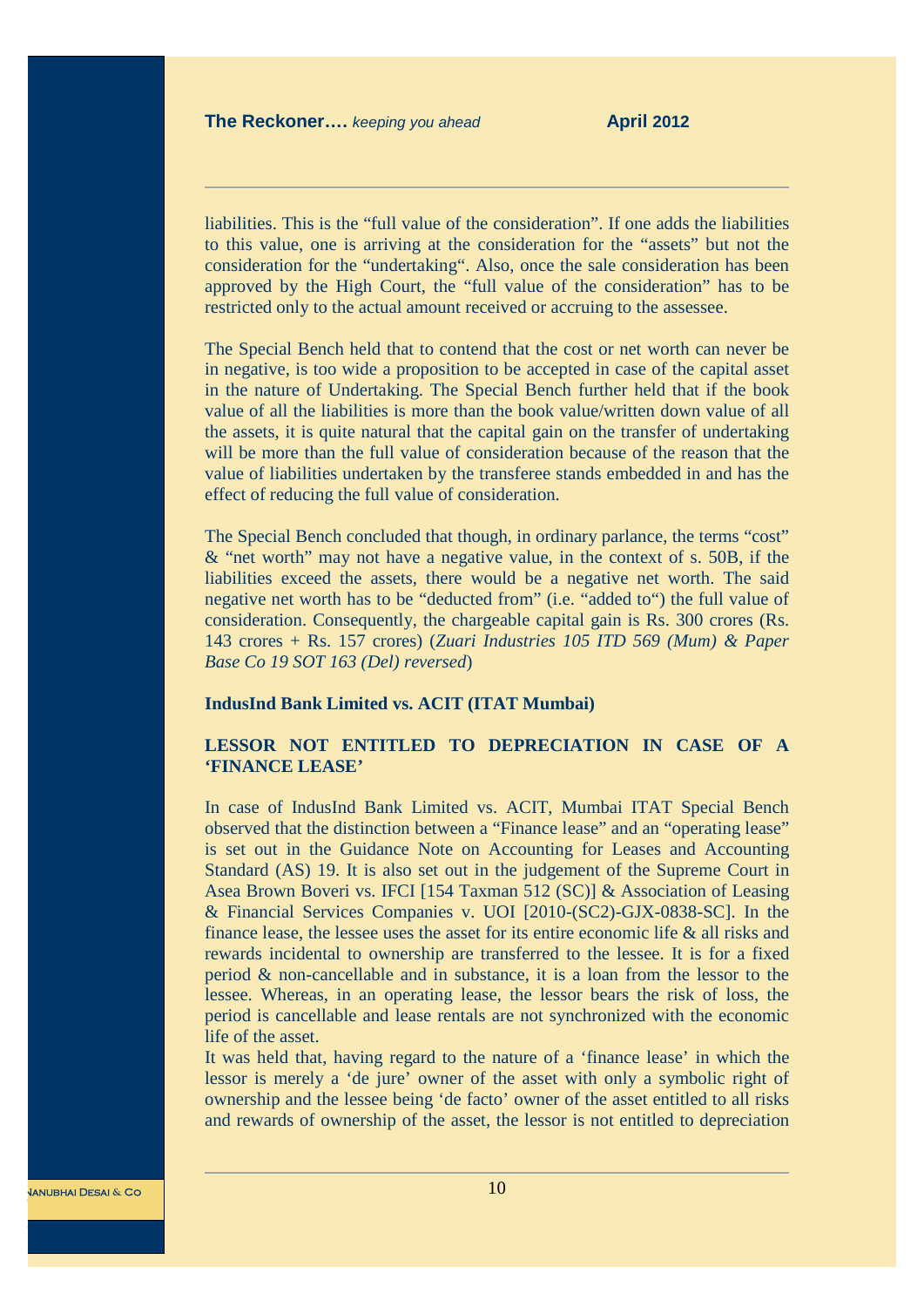allowance. It is the lessee which is entitled to depreciation allowance. Further, a 'sale and leaseback' transaction is distinguishable from 'finance lease'.

In the present case, the assets were acquired much prior to the date of the lease agreement and the assessee had lent substantial amount as short term loan to the lessee which, as per the assessee's own admission, was later converted into lease. It was clear that the parties had attempted to disguise a loan transaction as a lease transaction. Thus, the agreement was consequently a "sham".

It was concluded that the lease transaction was not a genuine lease transaction – much less a 'finance lease' and, hence, the assessee was not entitled to depreciation allowance.

#### **ITO vs. Anant Shelters Pvt. Ltd (ITAT Mumbai)**

# **CONDITIONS TO INVOKE SECTION 68**

In case of ITO vs. Anant Shelters Pvt. Ltd, Mumbai ITAT enumerated the following three conditions to invoke Section 68 -

(a) when there is credit of amounts in the books maintained by the assessee (b) such credit has to be a sum of money during the previous year (c) either the assessee offers no explanation about the nature and source of such credits found in the books or the explanation offered by the assessee, in the opinion of the AO, is not satisfactory. It is only then that the sum so credited may be charged to income-tax as the income of the assessee of that previous year.

In respect of above conditions, ITAT also clarified as follows:

- The opinion of the AO for not accepting the explanation offered by the assessee as not satisfactory is required to be based on proper appreciation of material and other attending circumstances available on the record.
- The opinion of the AO is required to be formed objectively with reference to the material on record file. The evidence produced by the assessee cannot be brushed aside in a causal manner. Assessee cannot be asked to prove impossible. Explanation about 'source of source' or 'origins of the origin' cannot and should not be called for while making inquiry under section.
- · In the matters related to section 68, burden of proof cannot be discharged to the hilt -such matters are decided on the particular facts of the case as well as on the basis of preponderance of probabilities. Credibility of the explanation, not the materiality of evidences, is the basis for deciding the cases falling under Section 68.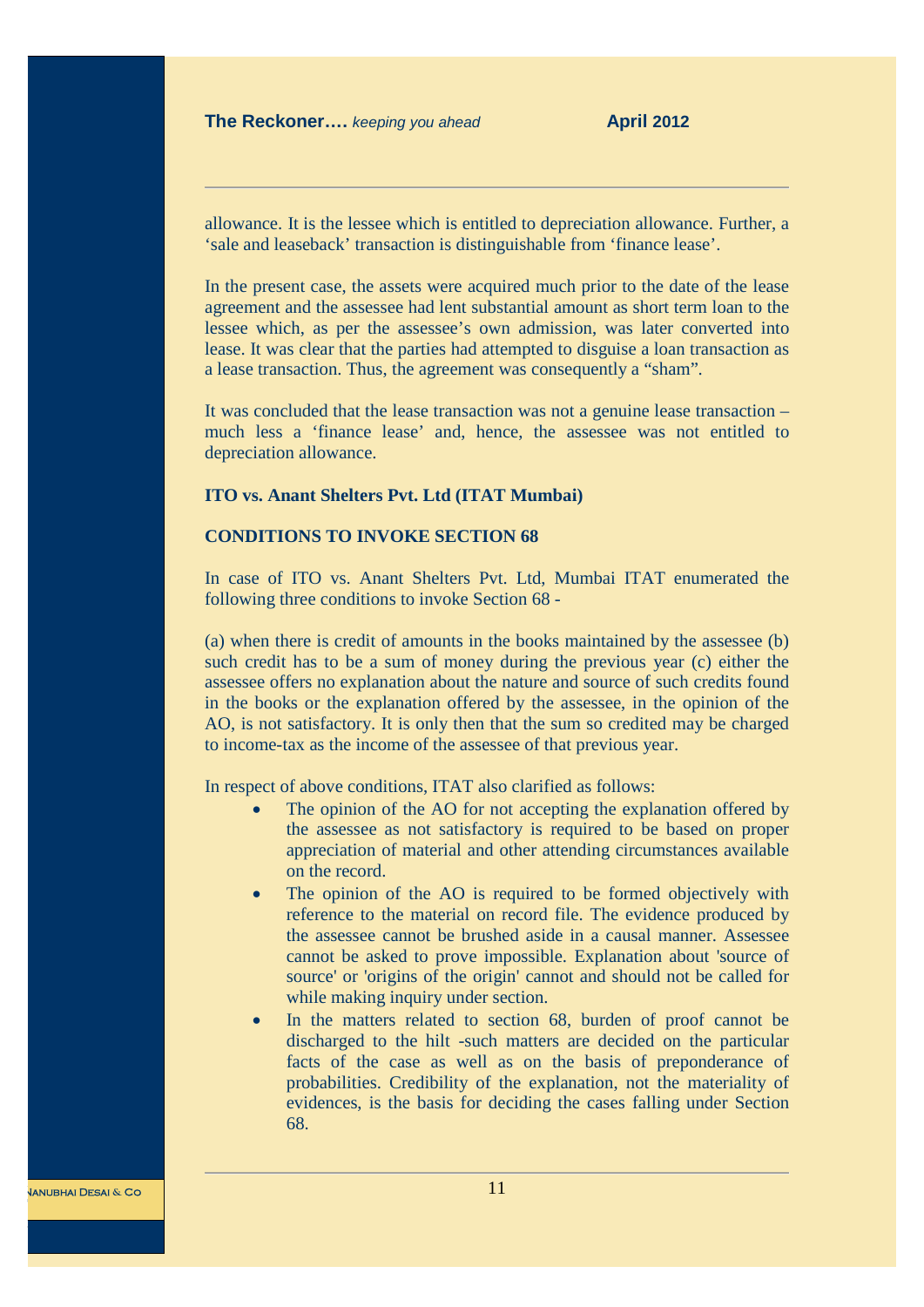- · Assessee has to establish identity and creditworthiness of the creditor as well as the genuineness of the transaction.
- All the three ingredients are cumulative and not exclusive.

#### **Makemytrip (India) Pvt. Ltd vs. Dy. CIT (ITAT Delhi)**

# **SECTION 32(1)(ii) - WEBSITE BEING AN INTANGIBLE ASSET WOULD BE ELIGIBLE FOR DEPRECIATION AT RATE OF 25 PER CENT**

In case of Makemytrip (India) Pvt. Ltd vs. Dy. CIT, Delhi ITAT held that the assessee was doing its business of tour and travel, through its website and, therefore, the website development cost represents business asset falling under the block of intangible assets and would be eligible for depreciation at the rate of 25%.

#### **Sharma Kajaria & Co. Vs. Dy. CIT (ITAT Kolkata)**

# **SECTION 40(a)(ia): NO DISALLOWANCE IN RESPECT OF REIMBURSEMENT WHICH ARE NOT ROUTED THROUGH PROFIT AND LOSS ACCOUNT TO BE CLAIMED AS DEDUCTION**

In case of Sharma Kajaria & Co. Vs. Dy. CIT, Kolkata ITAT observed that a plain look at the section  $40(a)$  (ia) makes it clear that this provision seeks to restrict the deductions which are otherwise permissible under sections 30 to 38. In other words, as a result of this section, a disallowance can be made only in respect of an amount which is sought to be deducted under these sections i.e. if claimed as a deduction in computation of business income. In case of reimbursements simplicitor, being profit neutral, are not routed through the profit and loss account to be claimed as deduction.

ITAT further explained that when the expenses are being reimbursed by the clients, these expenses cease to be expenses of the assessee, and, therefore, there is no question of deduction in respect of the same. However, when assessee has raised composite bills for professional services, on gross basis and without giving details of payouts to outside lawyers on behalf of his clients, the payments to outside lawyers will be in the nature of deduction to be claimed by the assessee.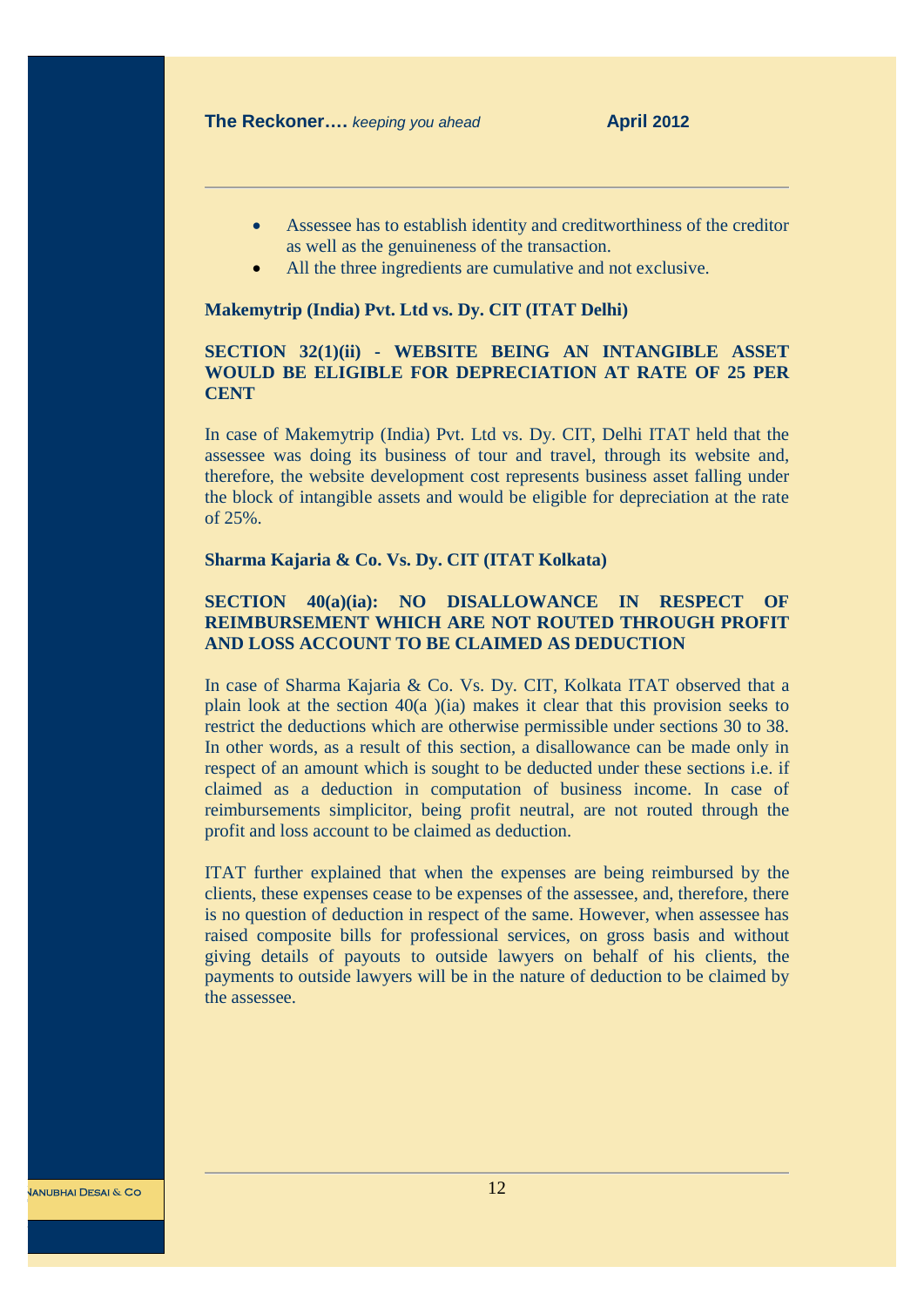#### **ACIT vs. Devang Kamdar (ITAT Mumbai)**

# **A SUB-BROKER IS NOT AGENT OF MAIN BROKER**

In case of ACIT vs. Devang Kamdar, assessee was a sub-broker with Sharekhan. He sold his business to Sharekhan and consideration received for transfer of goodwill was treated as long term capital gains. Mumbai ITAT observed the agreement between the assessee and Sharekhan was not that of agency but was on 'principal-to-principal' basis since the Sharekhan (main broker) would charge brokerage to the assessee and assessee was free to charge any amount of commission from his clients. Also binding of the principal is main ingredient for constitution an agency which is not there in the agreement of sub-brokership. Thus, provisions of Section 28(ii)(c) are not applicable.

On the argument by the Revenue that due to change in the SEBI regulations, the assessee could not have continued the business and there was no question of transfer of goodwill, ITAT held that despite the change in the SEBI Regulations, the assessee could still act as a 'remisier' and still remained entitled to his commission which was to be shared by the main broker.

ITAT held that when the assessee has sold the whole of the business, the compensation received on sale of such business cannot be called compensation for termination of the agency. The net worth of 1800 clients along with trained men power and research report etc. would constitute intangible assets which have been sold by the assessee.

#### **CIT vs. Shreyas S. Mokharia (ITAT Mumbai)**

# **IN CASE OF SHAREBROKER UNREALISED VALUE OF SHARES FROM CLIENTS ARE DEDUCTIBLE UNDER SECTION 36(1)(vii) IF BROKERAGE IS TAKEN TO PROFIT AND LOSS ACCOUNT**

In case of CIT vs. Shreyas S. Mokharia, the Mumbai ITAT observed that the requirement which has been imposed by Parliament in section 36(2)(i ) is that a deduction on account of a bad debt can be allowed only where such debt or part thereof has been taken into account in computing the income of the assessee of the previous year in which the amount of the debt is written off. The brokerage having been credited to the profit and loss account of the assessee, it is evident that a part of the debt is taken into account in computing the income of the assessee. The brokerage as well as the value of the shares constitute part of the debt due to the assessee since both arise out of the same transaction. Thus, requirement of Section 36(2)(i) are duly fulfilled since a part of debt has been taken into account in computing the income of the assessee.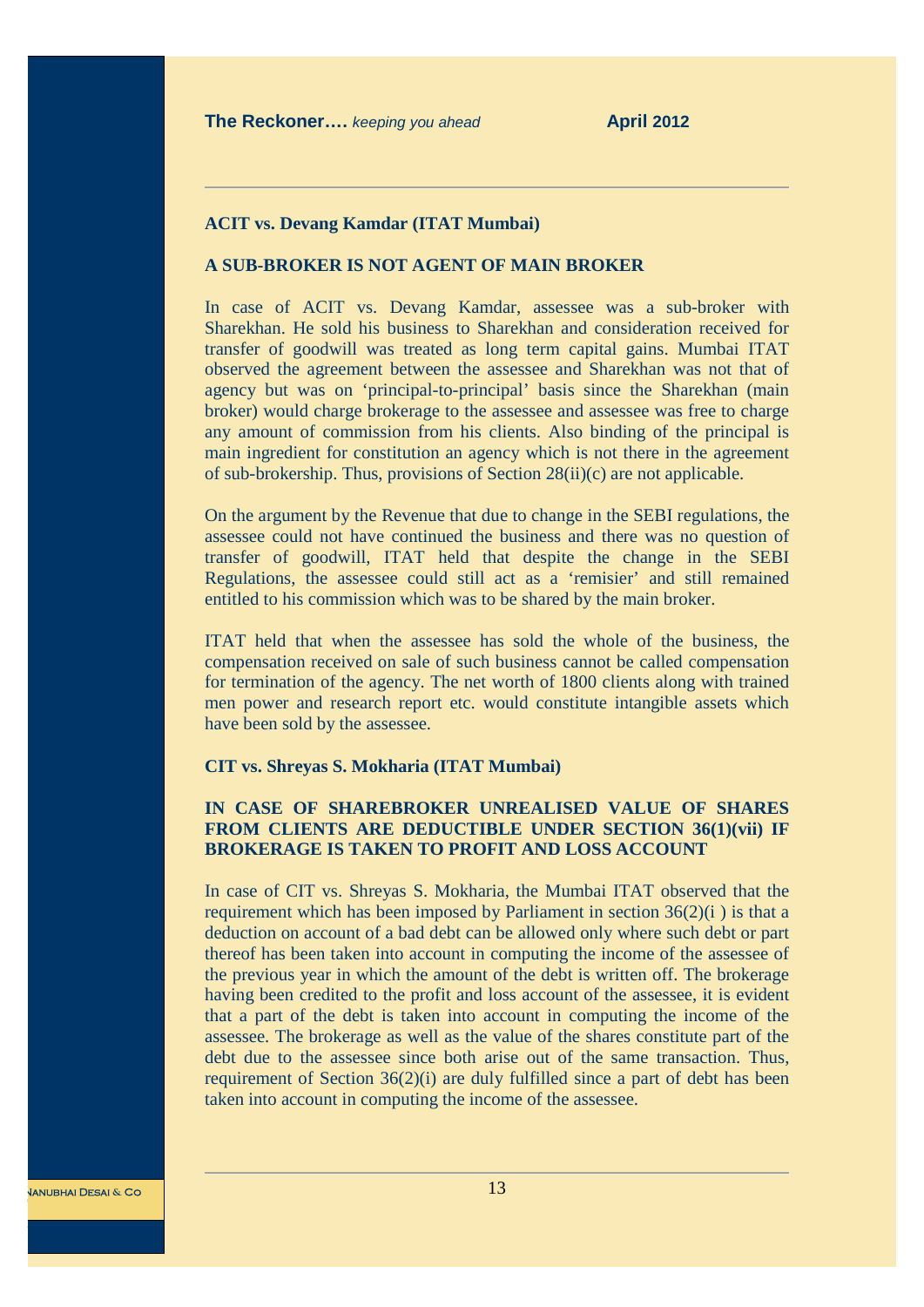ITAT held that the assessee is entitled to deduction by way of bad debts under section  $36(1)(\text{vii})$  read with section  $36(2)$  in respect of the amount which could not be recovered by him from his clients in respect of transactions effected by him on behalf of his clients apart from the brokerage earned by him.

#### **ITO vs. Sri Balaji Sago and Starch Products (ITAT Chennai)**

# **RECTIFICATION OF DEPRECIATION CLAIM WITHOUT FILING REVISED RETURN ALLOWED**

In case of ITO vs. Sri Balaji Sago and Starch Products, the assessee claimed depreciation on windmill  $\omega$  15% in the return, which later filed an application to rectify depreciation rate to 80%.

Chennai ITAT observed that there is a genetic difference in the concept of deduction by way of statutory allowance and deduction by way of other expenditure. The assessee has not made any fresh claim, as far as depreciation is concerned. It has already made a claim for statutory allowance of depreciation, subject to the mistake occurred in choosing the correct rate. The ratio of the decision of the Supreme Court in the case of Goetze (India) Ltd. v. CIT (284 ITR 323) needs to be carefully applied in the matters of statutory allowances available to an assessee.

ITAT observed that since depreciation was a mandatory allowance, the AO was bound to apply the correct rate of depreciation allow the same.

#### **Gillete Group India Pvt. Ltd vs. ACIT (ITAT Delhi)**

# **SECTION 14A: SECTION 14A & RULE 8D DISALLOWANCE CANNOT EXCEED TOTAL EXPENDITURE**

In the case of Gillete Group India Pvt. Ltd vs. ACIT, Delhi ITAT ruled that disallowance u/s 14A read with Rule 8D can be made for the expenditure incurred for earning of exempt income. The disallowance u/s 14A & Rule 8D cannot exceed the expenditure actually claimed by the assessee.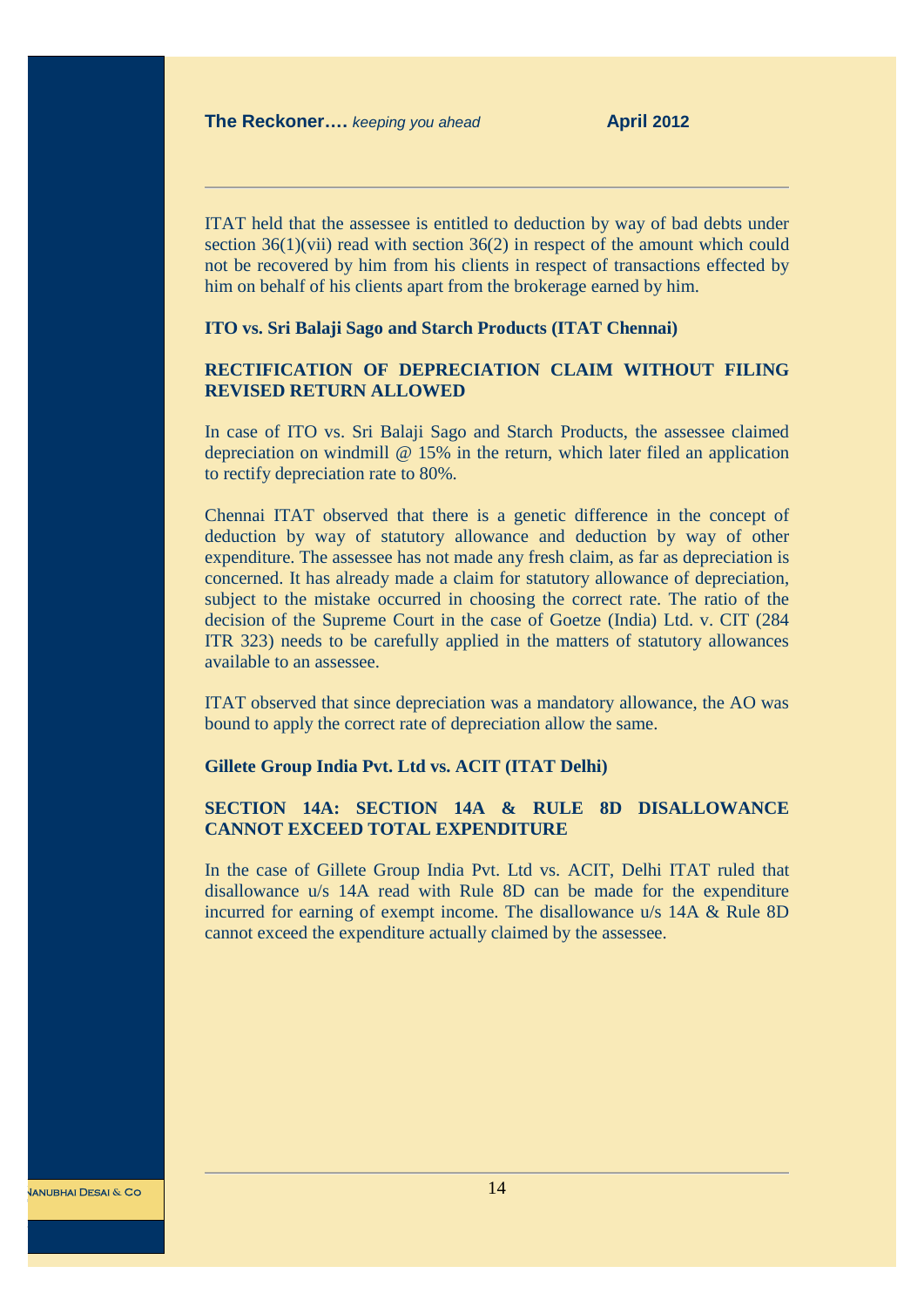# **INTERNATIONAL TAXATION**

# *Circulars*

**Treaty between India and Tanzania enters into force**

On 12 December 2011, the India - Tanzania Income Tax Treaty (2011) entered into force. The treaty will be in force from 1 January 2012 for Tanzania and from 1 April 2012 for India. From these dates, the new treaty will replace the India - Tanzania Income Tax Treaty (1979), as amended by the 1980 exchange of notes.

### **Exchange of information agreement between India and Argentina signed**

On 21 November 2011, India and Argentina signed the Argentina - India Exchange of Information Agreement (2011), in Buenos Aires.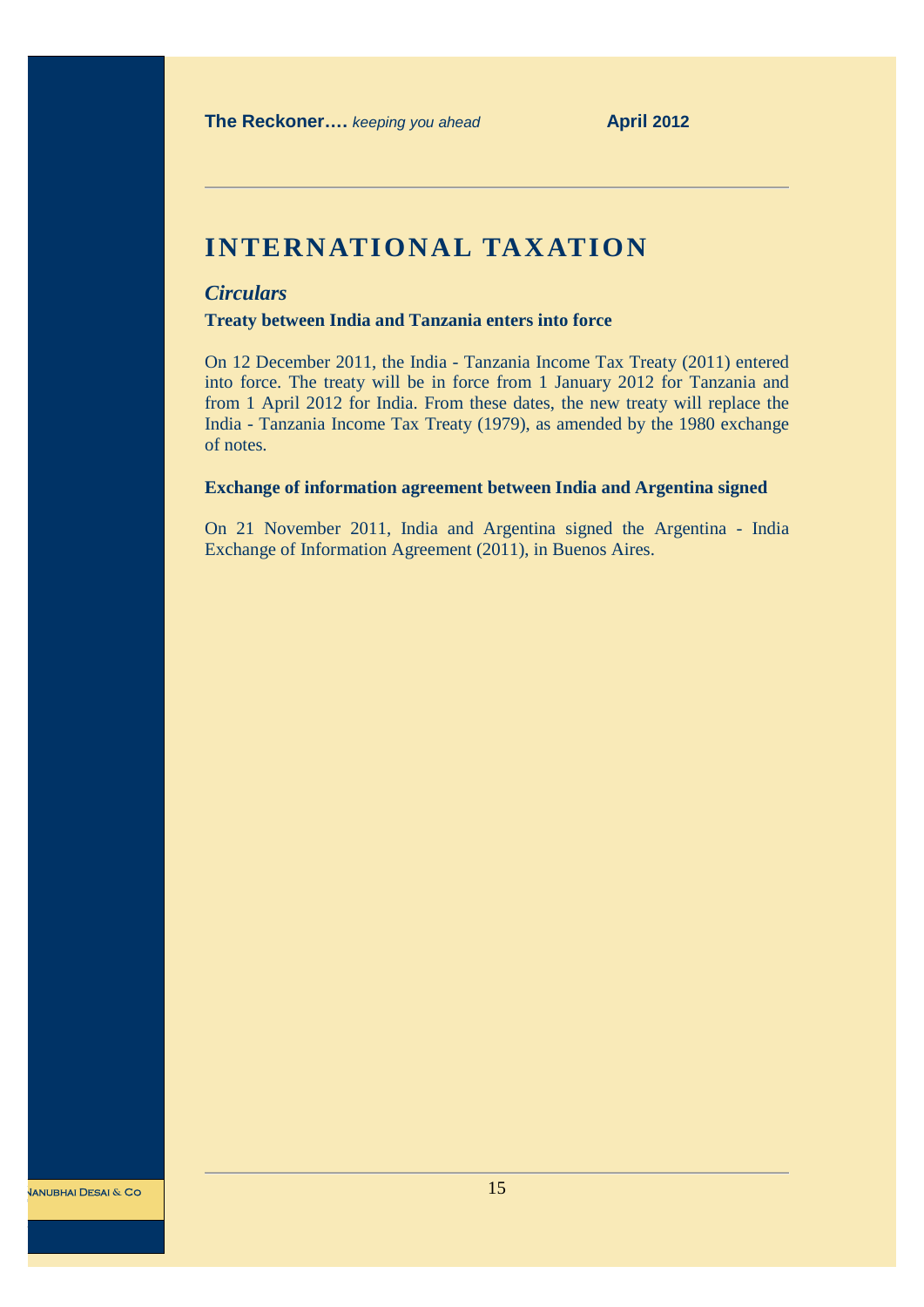# **REGULATIONS GOVERNING INVESTMENTS**

**RBI**

# *Important Recent Developments in Inbound Investments Policies*

#### **FDI AND FII RELATED DEVELOPMENTS**

#### **FDI Policy:**

The fifth edition of the Consolidated FDI Policy vide Circular 1 of 2012 was issued on 10.04.2012. The significant changes made in the FDI Policy by this circular are summarized below:

- FDI in Commodity Exchange which was previously allowed under the approval route within a composite cap of 49%, (FII's under PIS upto 23% and upto 26% as FDI) have now been liberalized to allow investments via PIS under the automatic route.
- · It has been clarified that for the purpose of "leasing and finance" as a permitted NBFC activity covers only "Financial Leases" and not "Operating Leases".
- It has now been decided that for the purpose of conversion to equity against import of capital goods/machinery/ equipment, second-hand machinery will be not be covered under this provision.
- · It has been clarified that for the purpose of increasing the aggregate limit of 24% of FII investment to the sectoral cap/ statutory ceiling by the Indian company, subject to prior intimation to RBI, a resolution by its Board of Directors followed by a special resolution in its general meeting will be required.
- It has been decided to henceforth issue the Consolidated FDI Policy on yearly basis and the next version will be released on 29.03.2013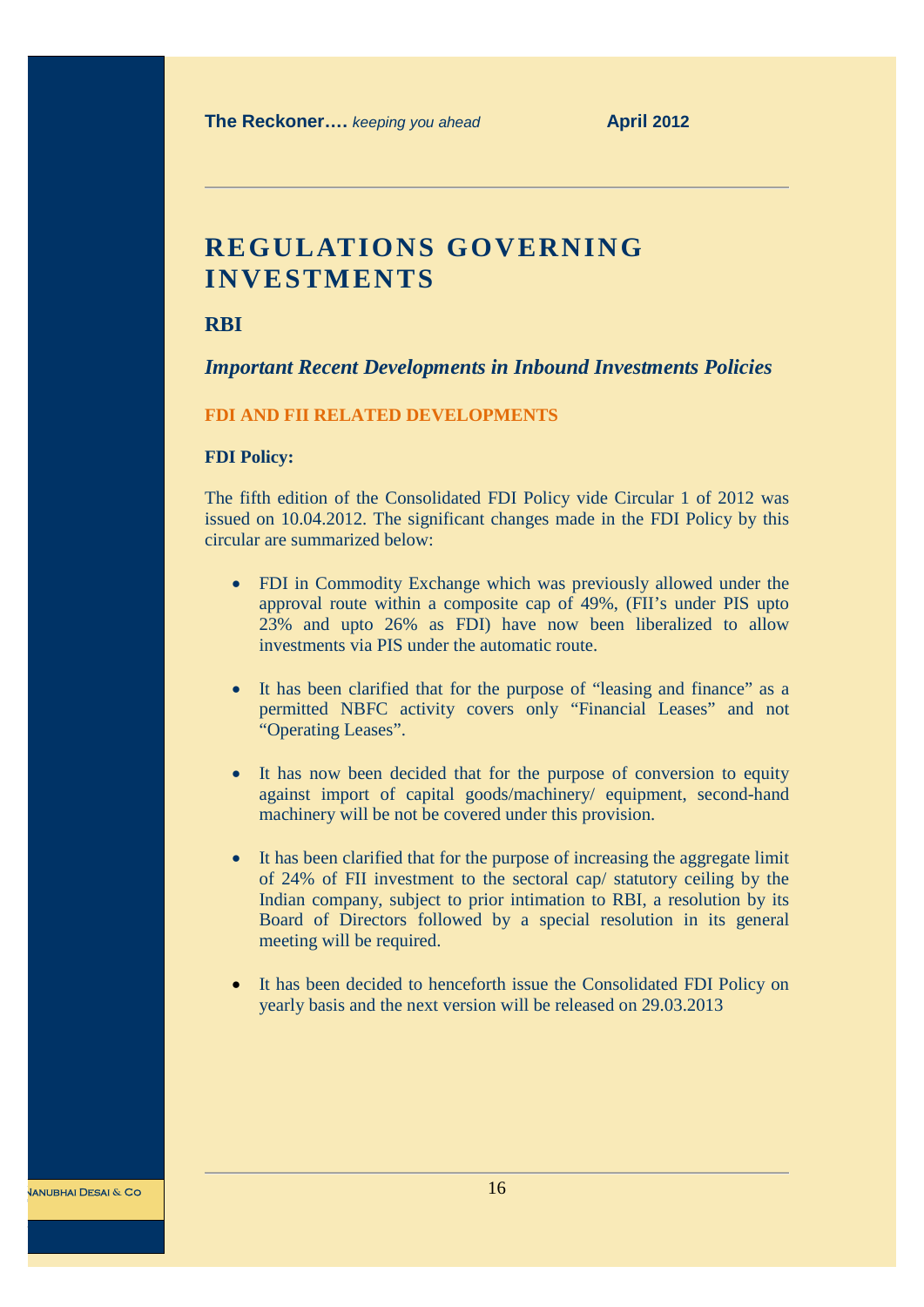#### **Transfer or Issue of Security by a Person Resident outside India**

- · FVCIs are now allowed to invest in the eligible securities by way of private arrangement / purchase from a third party. They are also allowed to invest in securities on a recognized stock exchange subject to the provisions of the SEBI (FVCI) Regulations, 2000.
- Indian company raising the aggregate FII investment limit of 24 per cent to the sectoral cap/ statutory limit or raising the aggregate NRI investment limit of 10 per cent to 24 per cent under the PIS Scheme, will have to immediately intimate the same to the RBI along with a compliance certificate from a Com

#### **Liberalization of Overseas Investments by Indian Parties:**

- · It has been decided to grant general permission to resident individuals in respect of the following:
	- o An application may be made under the approval route to the RBI for creation of charge in the form of pledge / mortgage / hypothecation on the immovable / movable property and other financial assets of the Indian Party and their group companies within the overall limit fixed (presently 400%) for financial commitment subject to submission of a 'No Objection' by the Indian Party and their Group companies from their Indian lenders.
	- o The bank guarantee issued by a resident bank on behalf of an overseas JV / WOS of the Indian party, which is backed by a counter guarantee / collateral by the Indian party, shall now be reckoned for computation of the financial commitment of the Indian Party.
	- o The general permission of issuance of personal guarantee by the promoters of the Indian Party has now also been extended to the indirect promoters of the Indian Party being resident individual.
	- o Application can now be made under the approval route to the RBI by Indian parties for undertaking financial commitment in JV/WOS even without equity contribution in such JV / WOS.
	- o In cases where, under the laws of the host country, the JV/WOS is not required to undergo an audit of their books of accounts, the Indian parties may submit the Annual Performance Report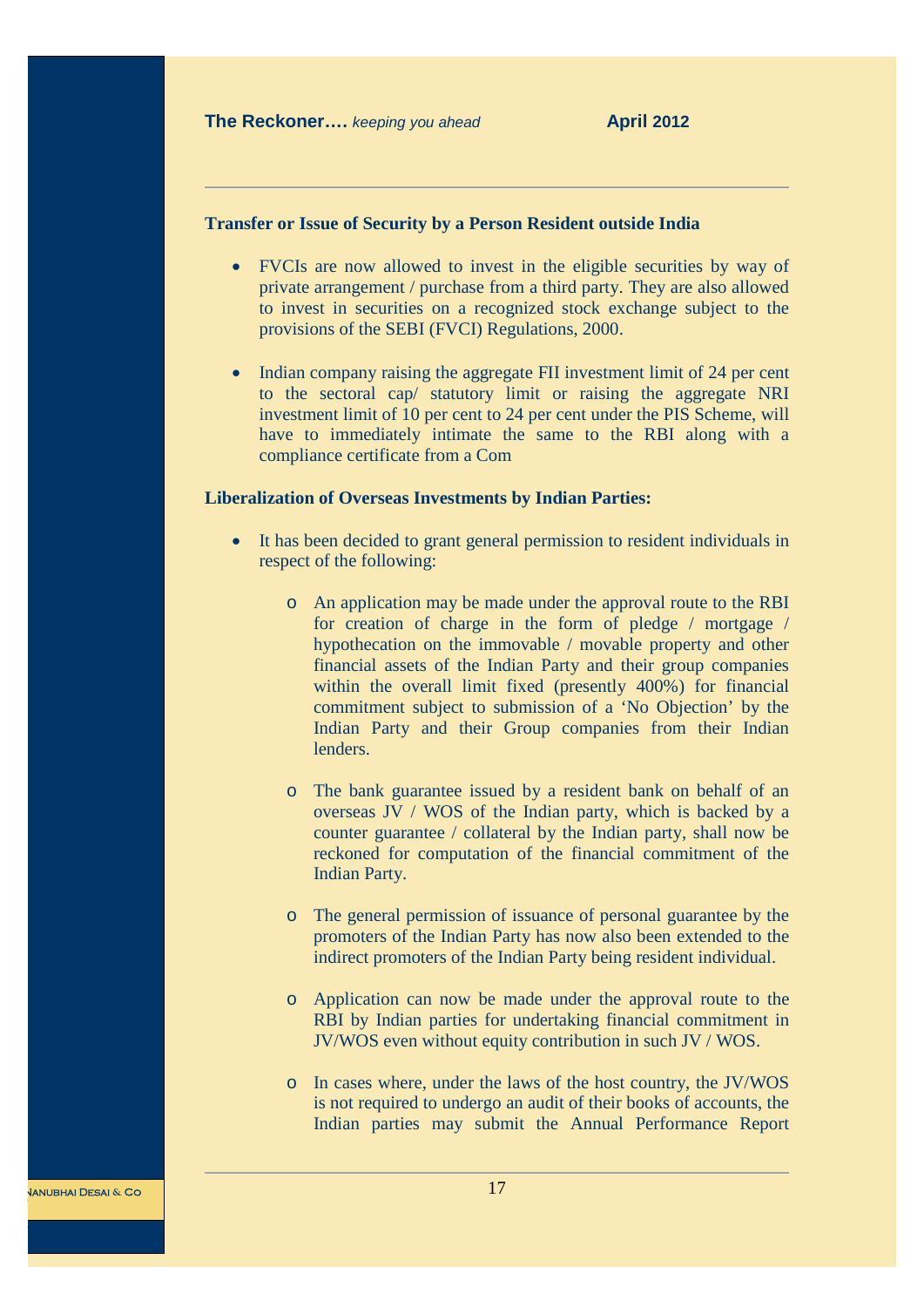(APR) based on the unaudited annual accounts of the JV / WOS along with a certificate from their Statutory Auditors.

- o For the purposes of overseas investment also, CCPSs which were previously treated as loan, are now treated at par with equity shares.
- It has been decided to grant general permission to resident individuals in respect of the following:
	- o Resident individuals can now acquire qualification shares for holding the post of a Director in the overseas company to the extent prescribed as per the law of the country where the company is located as against the previous cap of 1 percent.
	- o General permission has been granted to the resident individuals to acquire shares of a foreign entity in part / full consideration of professional services rendered to the foreign company or in lieu of director's remuneration within the overall ceiling prescribed under the LRS Scheme.
	- o Resident employees or directors are permitted to accept shares offered under an ESOP Scheme globally, on uniform basis, in a foreign company irrespective of the percentage of the direct or indirect equity stake of the foreign company in the Indian company as against the previous limit of 51% equity stake of the foreign company in the Indian company.

### **Trade Credits and External Commercial Borrowings Policy:**

- The following all-in-cost ceiling had been enhanced with effect from November, 2011. It has been decided to extend this ceiling for a further period of six moths, i.e. upto 30th September 2012:
	- o For ECBs with an average maturity of three and up to five years 6 months LIBOR + 350 bps.
	- o For trade credit 6 months Libor + 350 bps.
- It is now permitted to repay loans taken by a resident individual form his close relatives outside India by credit to NRE / FCNR(B) account of the lender subject to the condition that the loan was extended by way of inward remittance in foreign exchange or by debit to the NRE / FCNR(B) account of the lender.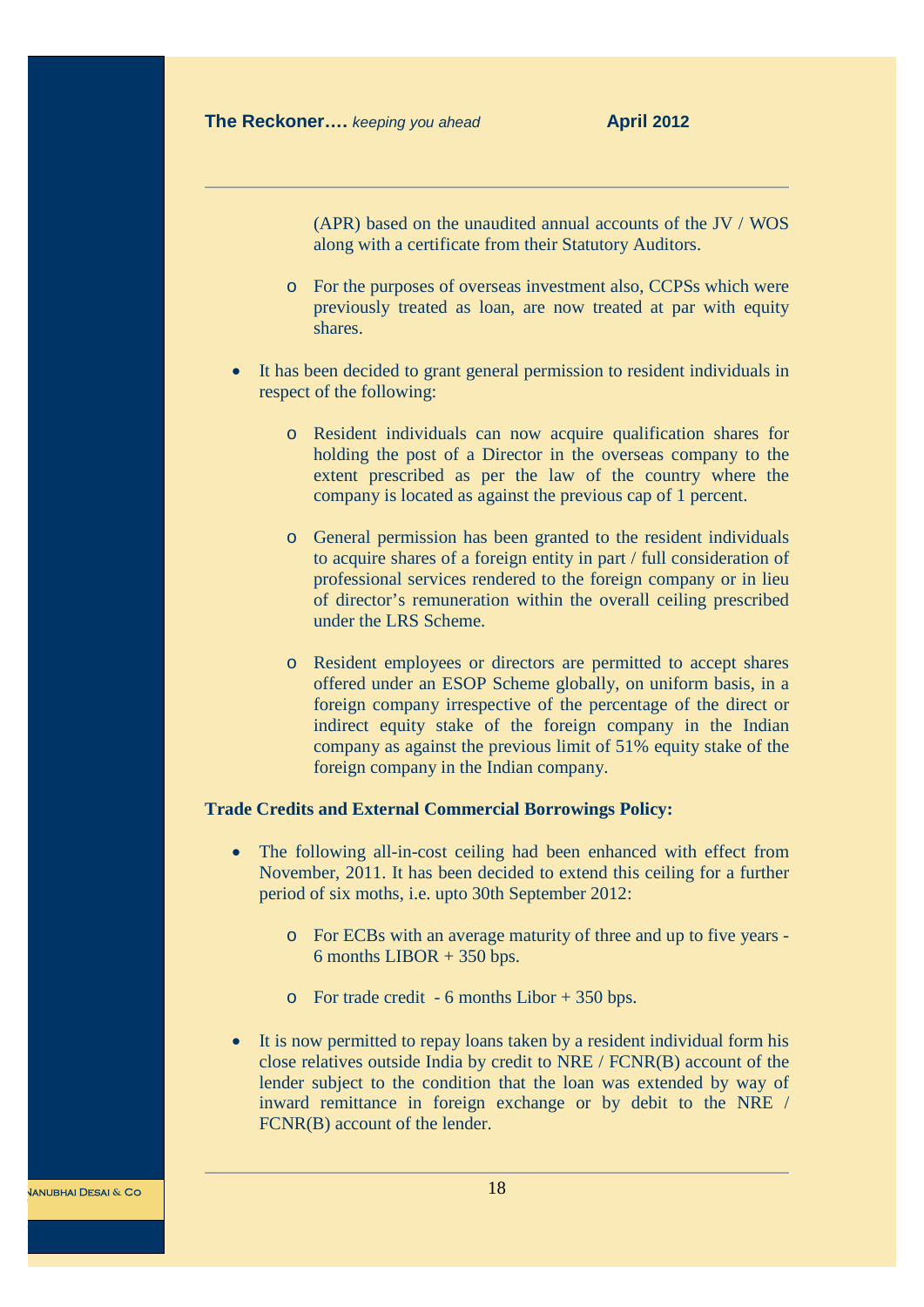#### **Branch Offices (BO) / Liaison Offices (LO)**

It has been clarified that assets of Liaison / Branch Office can be transferred to subsidiaries or other LO / BO or any other entity only after obtaining a specific permission of the RBI.

# **Liberalized Remittance Scheme:**

The following clarification with respect to LRS Scheme has been made:

- The LRS facility is available to all resident individuals including minors;
- · Remittances under the LRS facility can be consolidated in respect of family members;
- Remittances under the scheme can be used for purchasing objects of art.

#### **Discontinuation of supplying GR forms by RBI.**

With effect from July 1, 2012, it has been decided to discontinue supplying/selling of GR Form by the RBI and the same will only be available online on the RBIs website.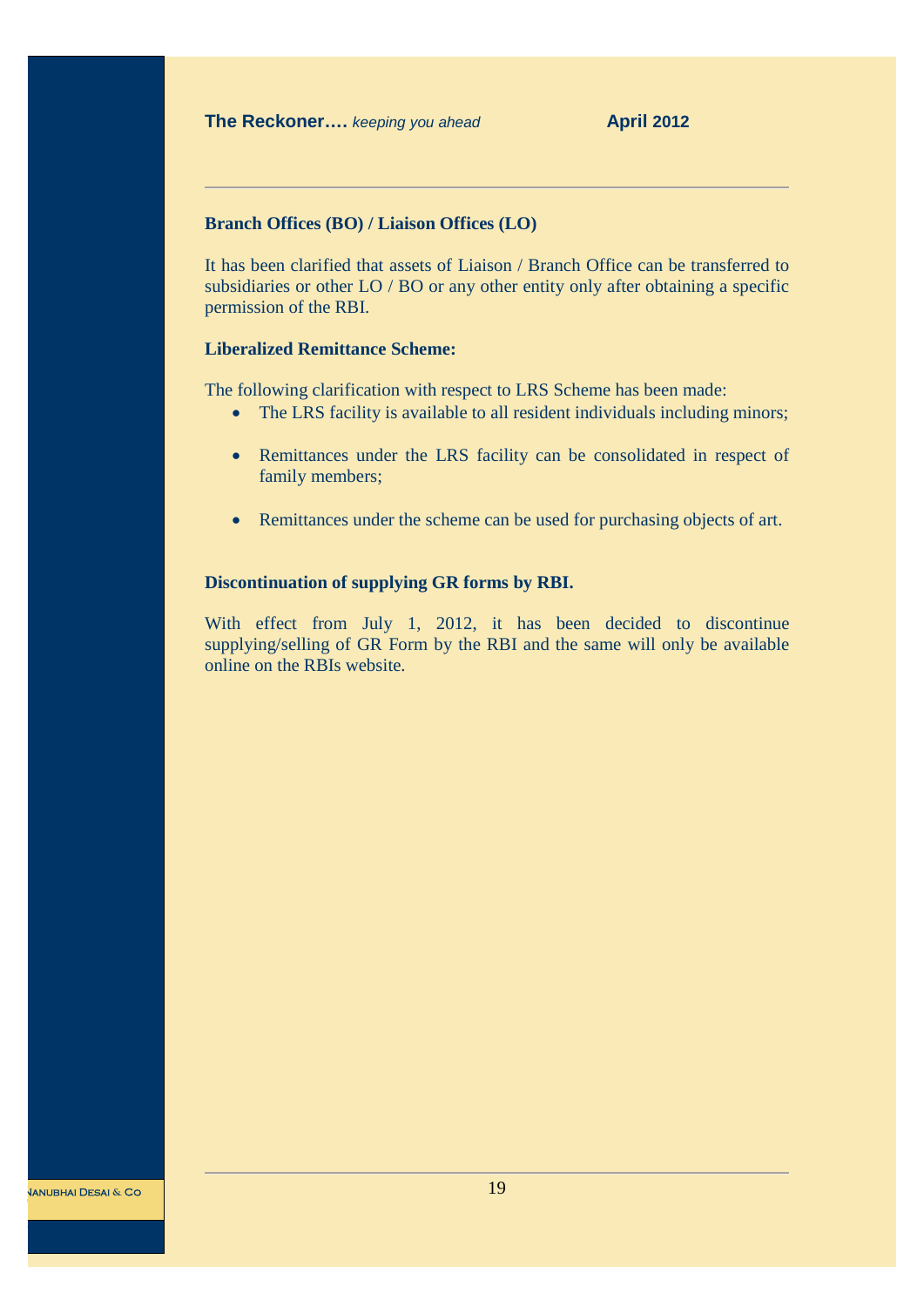# **Companies Act**

# *Recent Developments*

**Listed Companies provided a breather in respect of submission of Annual Audited Results for the Financial Year 2011-12:**

With reference to the amendments made to Cl 41 of the Listing Agreement, vide SEBI Circular dated 5th October 2011, the Capital Markets Regulator, SEBI has vide its letter dated 11th April 2012 issued to BSE & NSE, restored the extant option for the quarter ended FY 2011-12 and in respect of annual audited results for FY 2011-12, to either:

· Submit limited reviewed Q4 results within 45 days from end of the quarter and thereafter submit annual audited results as soon as they are approved by the Board;

(or)

· Submit annual audited results within 60 days from the end of fourth quarter along with Q4 results which would be a balancing figure

The above relaxation for the FY 2011-12 has been provided keeping in view the representations received from the listed companies on the Q4 results and revised Schedule VI, being notified by MCA. The situation will be reviewed later on.